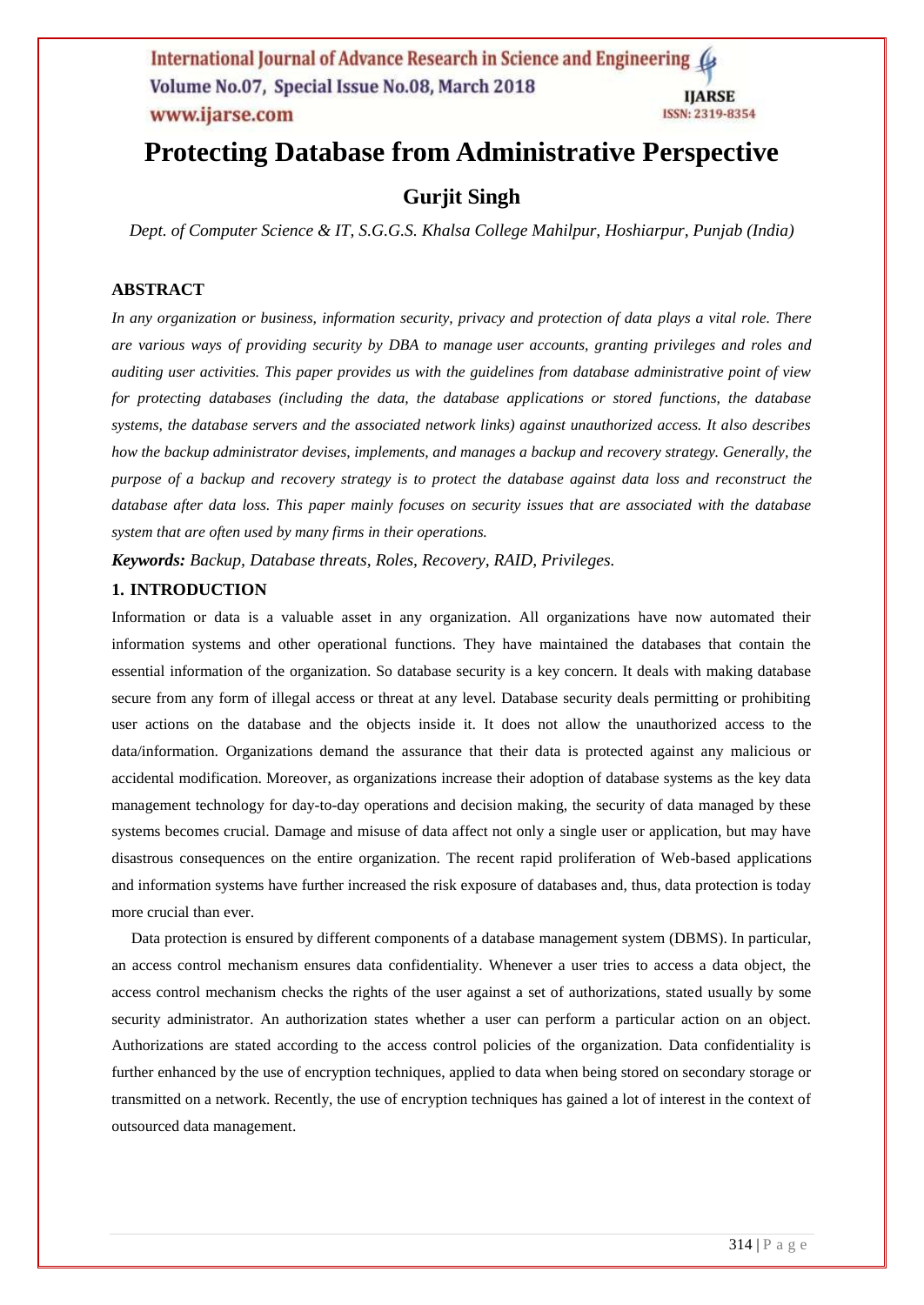

Fig. 1 below shows the properties of database security that are

 Confidentiality, integrity and availability, also known as the CIA triad, is a model designed to guide policies for information security within an organization. The elements of the triad are considered the three most crucial components of security. In this context, [confidentiality](http://whatis.techtarget.com/definition/confidentiality) is a set of rules that limits access to information, [integrity](http://searchdatacenter.techtarget.com/definition/integrity) is the assurance that the information is trustworthy and accurate, and [availability](http://searchstorage.techtarget.com/definition/data-availability) is a guarantee of reliable access to the information by authorized people.

 Data/information is always a most important asset for any organization whose security cannot be compromised. With the advances in technology, the risk to these valuable assets increases. So their security is a big challenge. In different database security layers are defined shown in figure 2 below.



Fig. 2 security layers at organizational level

 The various layers are: security officer, database administrator (DBA), system administrator, developers and employee. For each layer some well-defined security policies have been anticipated. These policies ensure the security features, privacy, confidentiality and integrity. Among all the layers, DBA layer plays a vital role in ensuring database security.

### **2. RELATED WORK**

Early research efforts in the area of access control models and confidentiality for DBMSs focused on the development of two different classes of models, based on the discretionary access control policy and on the mandatory access control policy. This early research was cast in the framework of relational database system by the availability of declarative query languages, such as SQL. A first relevant recent research direction is motivated by the trend of considering databases as a service that can be outsourced to external companies. An important issue is the development of query processing techniques for encrypted data. Several specialized encryption techniques have been proposed, such as the order-preserving encryption technique by Agrawal et al. A second research direction deals with privacy-preserving techniques for databases, an area recently investigated to a considerable extent. Research in this direction has been motivated, on one side, by increasing concerns with respect to user privacy and, on the other, by the need to support Web-based applications across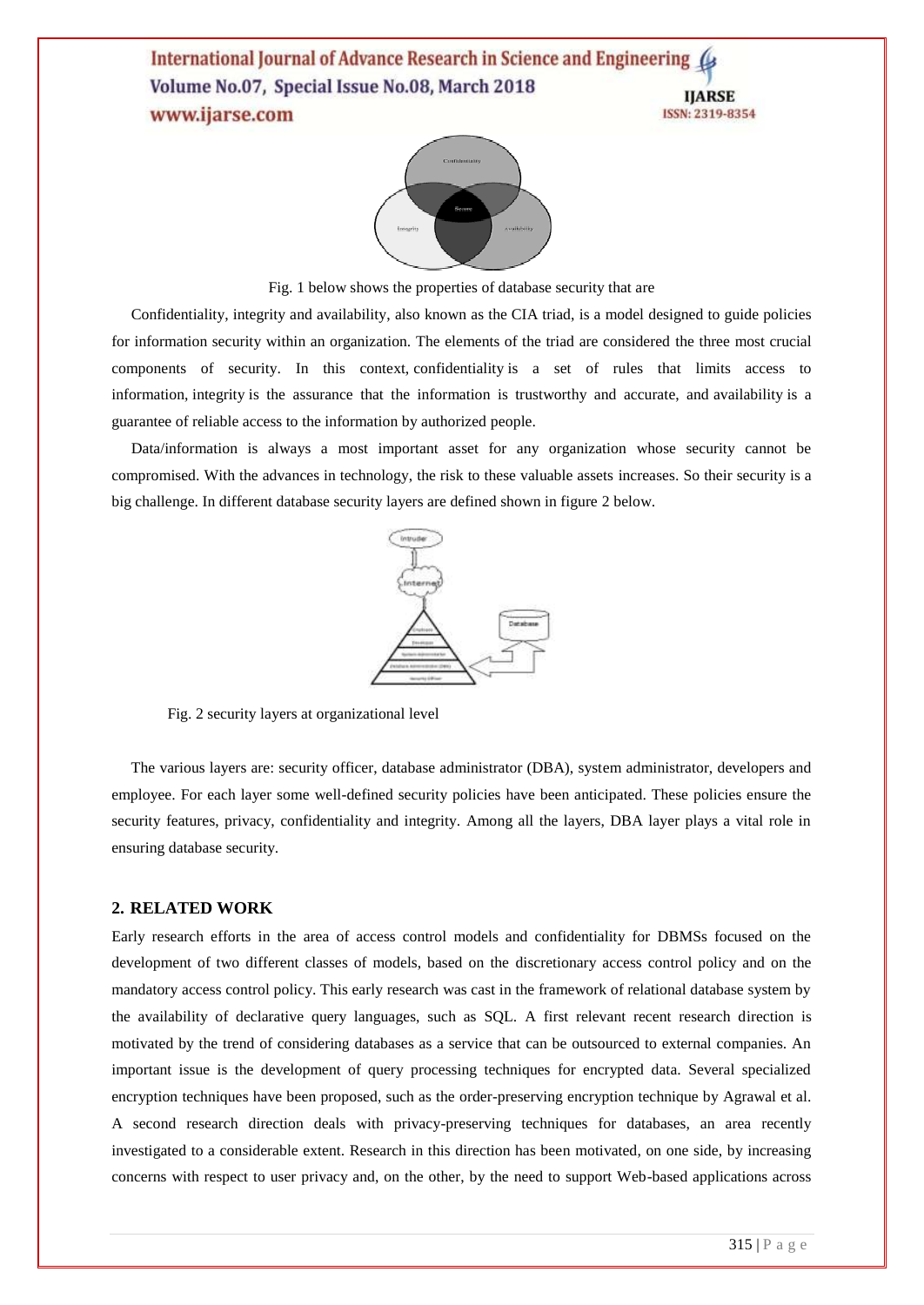organization boundaries. In particular privacy legislation, such as the early Federal Act of 1974 and the more recent Health Insurance Portability and Accountability Act of 1996 (HIPAA) and the Children's Online Privacy Protection Act (COPPA), require organizations to put in place adequate privacy- preserving techniques for the management of data concerning individuals. The new Web-based applications are characterized by the requirement of supporting cooperative processes while ensuring the confidentiality of data. This research direction is characterized by a number of different approaches and techniques, including privacy-preserving data mining, privacy-preserving information retrieval, and databases systems specifically tailored toward enforcing privacy.

 After studying various research papers on database security, a need arises to discuss various techniques adopted by DBA to provide high level of security to organization's database by granting appropriate database access privileges, assigning roles, auditing user activities, administering backup and recovery solutions and implementing various RAID levels on database files at different levels.

### **3. ADMINISTERING DATABASE**

As an administrator, in order to allow users to access the database, DBA must create user accounts and grant appropriate database access privileges to those accounts.

3.1 User accounts access

A user account is identified by a user name. It also defines the attributes of the user like:

- Authentication method
- Password for database authentication
- Tablespace quotas
- Default tablespaces for permanent and temporary data storage
- Account status (locked or unlocked)
- Password status (expired or not)

 While creating a user account, we must not only assign a user name, a password, and default tablespaces for the account, but must also perform the following:

- Grant the appropriate system privileges, object privileges, and roles to the account.
- If the user further needs to create database objects, then allocate the user account a space usage quota on each tablespace in which the objects will be created.

When a user account is created, a schema for that user is implicitly created. A schema is a logical container for the database objects (such as tables, views, triggers, and so on) that the user creates. The schema name is same as the user name, and the objects owned by the user can be unambiguously referred by this schema name. For example, hod.teacher refers to the table named TEACHER in the HOD schema.

The basic level of database security is provided by granting the User privileges which are designed to control user access to data and to limit the kinds of SQL statements that users can execute. While creating a user, privileges are granted to enable the user to perform various activities like

- To connect to the database
- To run queries and make updates
- To create schema objects, and more.

There are two main types of user privileges: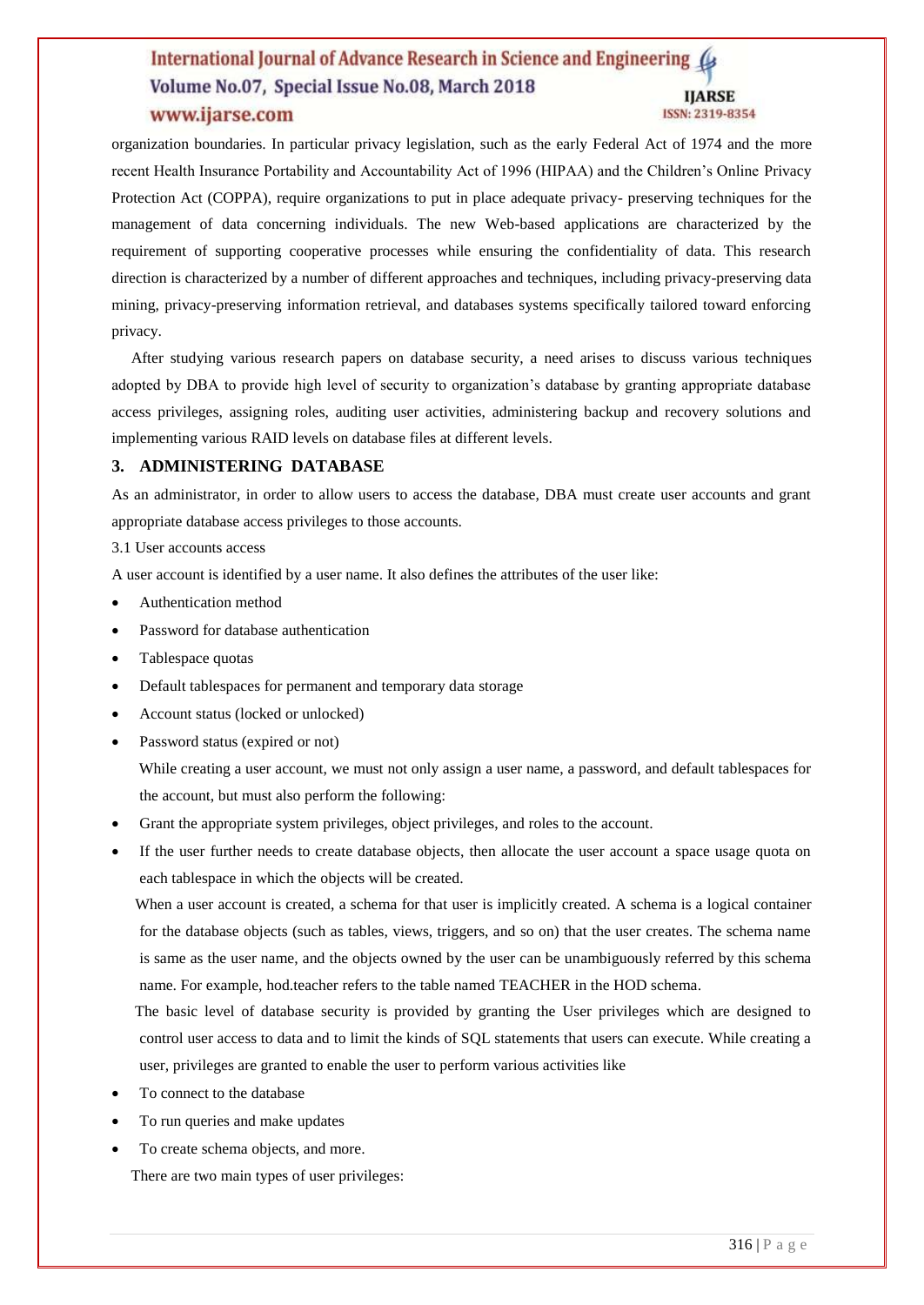- System privileges—A system privilege gives a user the ability to perform a particular action, or to perform an action on any schema objects of a particular type. For example, the system privilege CREATE TABLE permits a user to create tables in the schema associated with that user, and the system privilege CREATE USER permits a user to create database users.
- Object privileges-An object privilege gives a user the ability to perform a particular action on a specific schema object. Different object privileges are available for different types of schema objects. The privilege to select rows from the TEACHER table or to delete rows from the DEPARTMENT table is examples of object privileges.
- 3.2 Administering Roles

Roles can make easier to manage privileges. Roles are named groups of related system and object privileges. Roles are created, system and object privileges are granted to the roles, and then roles are granted to the users to other roles. Unlike schema objects, roles are not contained in any schema.

 [Table 1](http://docs.oracle.com/cd/E11882_01/server.112/e10897/users_secure.htm#CHDHGCGH) lists three widely used roles that are predefined in Oracle Database. These roles can be granted at creation time or at any time thereafter.

| Roles           | Description                                                                                        |  |  |  |
|-----------------|----------------------------------------------------------------------------------------------------|--|--|--|
| <b>CONNECT</b>  | Enables a user to connect to the database. Grant this role to any user or application that needs   |  |  |  |
|                 | database access. If a user is created using Database Control, then this role is automatically      |  |  |  |
|                 | granted to the user.                                                                               |  |  |  |
| <b>RESOURCE</b> | Enables a user to create, modify, and delete certain types of schema objects in the schema         |  |  |  |
|                 | associated with that user. Grant this role only to developers and to other users that must create  |  |  |  |
|                 | schema objects.                                                                                    |  |  |  |
| <b>DBA</b>      | Enables a user to perform most administrative functions, including creating users and granting     |  |  |  |
|                 | privileges; creating and granting roles; creating, modifying, and deleting objects in any          |  |  |  |
|                 | schema; and more. It grants all system privileges, but does not include the privileges to start or |  |  |  |
|                 | shut down the database instance. It is by default granted to users SYS and SYSTEM.                 |  |  |  |

### Table 1 Oracle Database Predefined Roles

## 3.3. Granting and Revoking Privileges

We can GRANT and REVOKE privileges as shown in Table 2 on various database objects in Oracle like granting and revoking privileges on tables or on functions and procedures.

| Privilege         | Description                                                   |  |  |
|-------------------|---------------------------------------------------------------|--|--|
| <b>SELECT</b>     | Ability to perform SELECT statements on the table.            |  |  |
| <b>INSERT</b>     | Ability to perform INSERT statements on the table.            |  |  |
| <b>UPDATE</b>     | Ability to perform UPDATE statements on the table.            |  |  |
| <b>DELETE</b>     | Ability to perform DELETE statements on the table.            |  |  |
| <b>REFERENCES</b> | Ability to create a constraint that refers to the table.      |  |  |
| <b>ALTER</b>      | Ability to perform ALTER TABLE statements to change the table |  |  |
|                   | definition.                                                   |  |  |

### Table 2: Privileges and their Description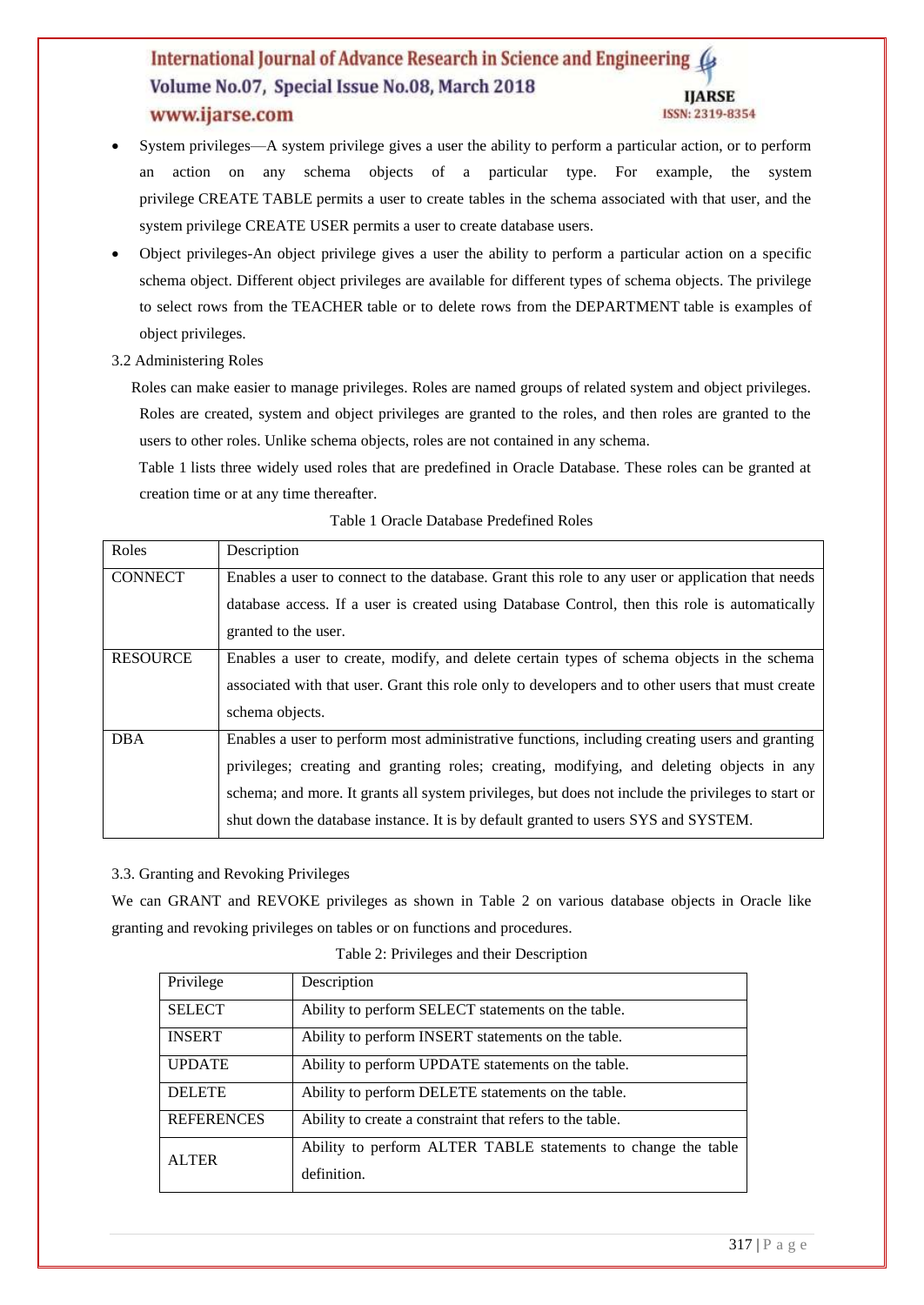# www.ijarse.com

| <b>INDEX</b> | Ability to create an index on the table with the create index statement. |
|--------------|--------------------------------------------------------------------------|
| ALL          | All privileges on table.                                                 |

3.4 Auditing User Activity

Sign-On Audit feature is provided by Oracle Applications that allows to:

- Track user activities like what users are doing and when they do it.
- Select who to audit and what type of information to audit.
- View quickly online what users are doing.
- Check the security of the application.

The usernames, terminals, and the dates and times the users access applications can be recorded with Sign-On Audit feature. It can also keep track of the responsibilities and forms the users use, as well as the concurrent processes they run.

Major Features of Sign-On Audit are as follows:

Selective Auditing

Sign-On Audit allows us to choose who to audit and what type of user information to track. It also determines what audit information we need to match the organization's needs.

Monitor Application Users

The online, real-time information about who is using Applications and what they are doing can be checked by the Monitor Users form. It allows us to see what users are signed on, how long they have been working on forms, what responsibilities, forms, and terminals they are using and what processes they are using.

Sign-On Audit Reports

The historical, detailed information on what users do in the application can be seen by Sign-On Audit Reports. It allows us to search criteria to narrow the search for information. Sign-On Audit information to create easy-toread reports can also be sorted.

## **4. DEFINING BACKUP AND RECOVERY STRATEGY**

### 4.1 Database backup, restoration and recovery

Database backup is the process of making copies of the data files, control file, and archived redo log files. Database restoration is the process of copying the database from a backup medium (typically disk or tape) to their original or to new locations. Database recovery means updating database files (typically using online redo log files), restored from a backup with the changes made to the database after the backup.

 A backup can be of two types, either a [physical backup](http://docs.oracle.com/cd/E11882_01/backup.112/e10642/glossary.htm#CHDHEGBF) or a [logical backup.](http://docs.oracle.com/cd/E11882_01/backup.112/e10642/glossary.htm#i997880) Physical backups are copies of the physical files (data files, control files, and archived redo logs) used to store and recover a database. Every physical backup is a copy of files that store database information to another location, whether on disk or on tape. Logical backups contain logical data such as tables and stored procedures. Oracle Data Pump can be used to export logical data to binary files, which can be later imported into the database. For efficient backup and recovery strategy, physical backups play a vital role.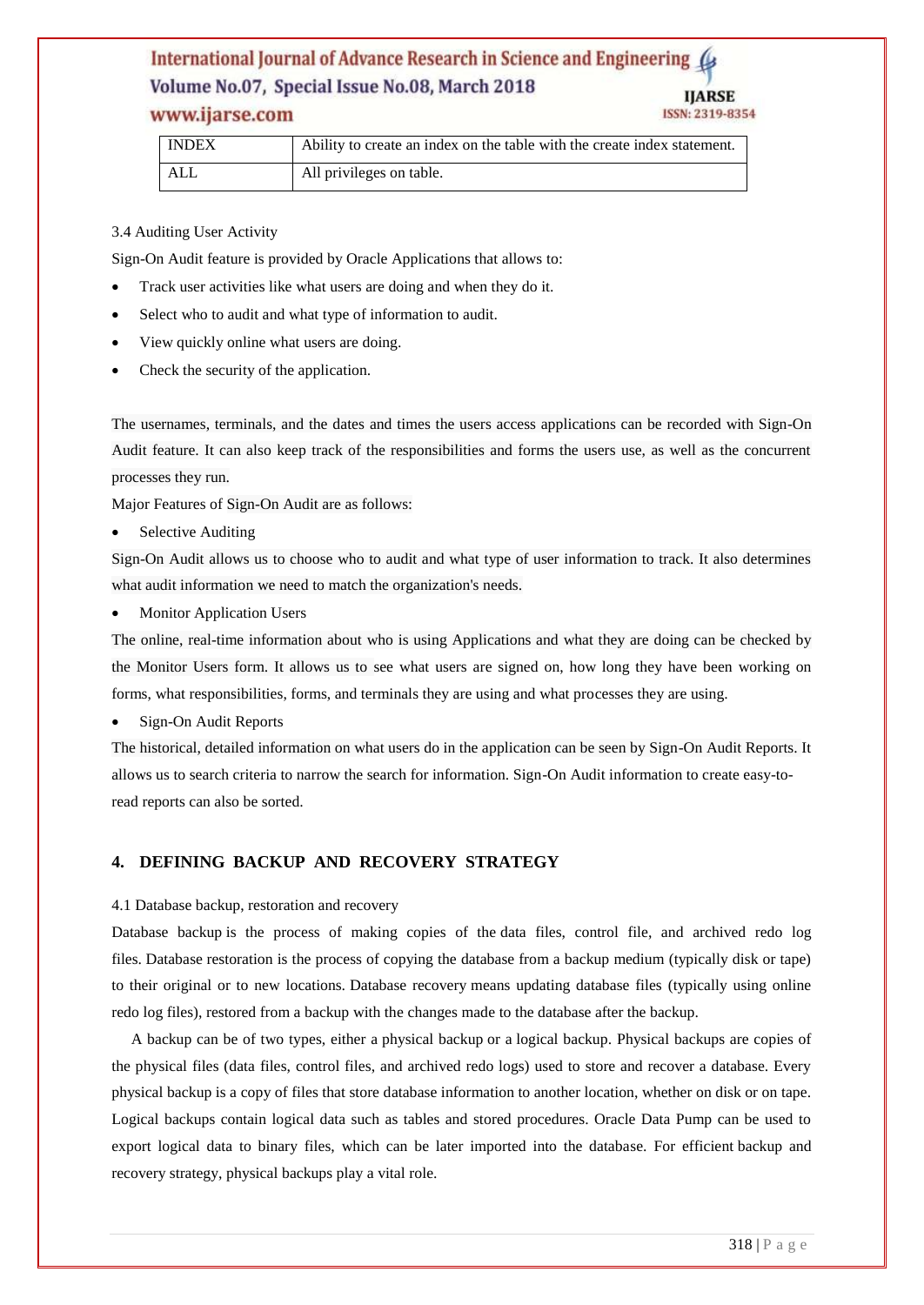4.2 Defining a backup and recovery strategy

Oracle Database features provides automatic management of backup and recovery files and operations. To take maximum benefit of this feature, configure the database as follows:

- Use a fast recovery area, which automates storage management for most backup-related files, and specify it as an archived redo log file destination.
- Run the database in ARCHIVELOG mode so that online backups can be performed and have data recovery options such as complete and point-in-time media recovery.

 Several policies can also be set that governs which files are backed up, what format is used to store backups on disk, and when files become eligible for deletion.

## **5. RAID implementation**

- RAID is the abbreviation used to describe Redundant Arrays of Inexpensive Disks. A mechanism for load balancing and securing the data across multiple disks [13] is provided by various RAID levels. This section discusses about the most commonly used RAID levels and how they should be used with Oracle.
- 5.1 RAID Levels

Г

The most commonly used RAID levels and their description are listed below in Table 3:

| <b>RAID</b>      | Description                                                                                           |
|------------------|-------------------------------------------------------------------------------------------------------|
| Level            |                                                                                                       |
| None             | Since each RAID operation involves a certain management overhead, then RAID can be avoided if         |
|                  | the requirement is for optimum write speed and no data protection.                                    |
| $\boldsymbol{0}$ | To balance the load across the disk array, this RAID level provides automatic block level striping    |
|                  | of data across multiple disks. It doesn't provide any protection from data loss.                      |
| $\mathbf{1}$     | RAID level 1 is also known as disk mirroring. A complete copy of each disk on at least one other      |
|                  | disk is kept by the RAID controller. In case of a disk failure the RAID controller switches to one of |
|                  | the mirrors to prevent system failure. To provide increased levels of security, double or triple      |
|                  | mirroring can be used.                                                                                |
| $0+1$            | To get the benefits of block level striping across the array and the security of disk mirroring, RAID |
|                  | level $0+1$ combines RAID 0 and RAID 1 respectively. The striping occurs across disks and the         |
|                  | entire set is mirrored.                                                                               |
| $1+0$ or $10$    | This is the best RAID level for Oracle as this is a combination of RAID 1 and RAID 0. It is           |
|                  | different from RAID level 0+1 as each disk is mirrored individually and striping occurs across all    |
|                  | the mirrored pairs.                                                                                   |
| 5                | This RAID level stripes data and parity information across 3 or more disks. The parity information    |
|                  | allows the contents of lost blocks to be derived. When a disk failure occurs, the significant write   |
|                  | overhead associated with this RAID level make it slower than the previous methods. But it is very     |

### Table 3: RAID levels and their description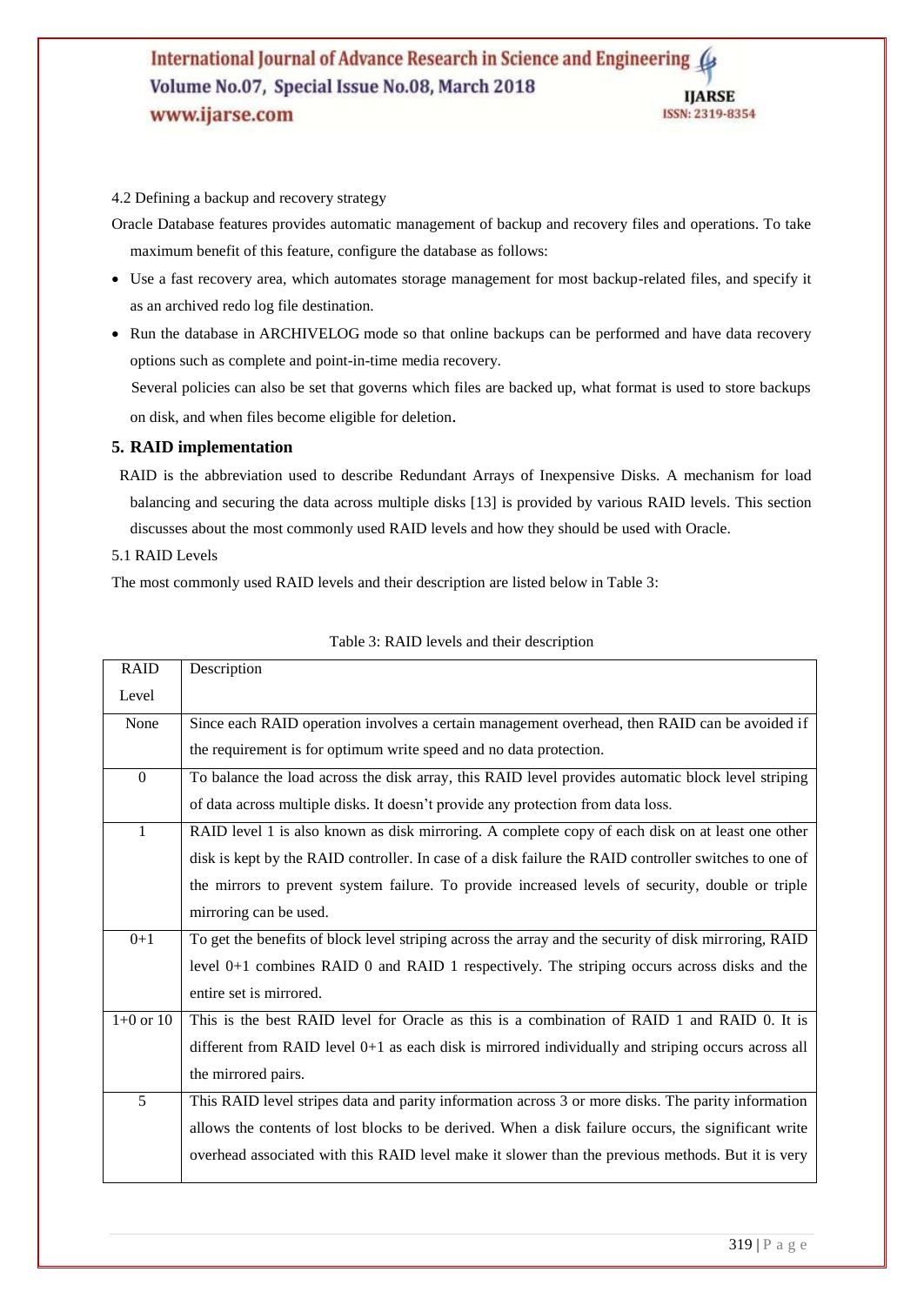# www.ijarse.com

cost effective as it requires far fewer disks. Earlier, RAID 5 was avoided for database applications but improvements in disk speed and controller performance makes it a viable solution for data files if performance is not a consideration.

### 5.2 Oracle RAID Usage

It is essential to know what the different RAID levels do and which level should be used for Oracle? Here are some suggestions as shown in Table 4, with the RAID levels listed in order of preference.

| <b>File Type</b>     | Preferred            | <b>Comments</b>                                                                 |
|----------------------|----------------------|---------------------------------------------------------------------------------|
|                      | <b>RAID Level</b>    |                                                                                 |
| <b>Control Files</b> | $RAID1+0,$           | Make sure that at least one copy of the control file is always available as the |
|                      | RAID $0+1$ ,         | Control files are updated constantly. The quicker the files can be accessed     |
|                      | RAID0, No            | the better would be the performance. Multiple control files should always be    |
|                      | <b>RAID</b>          | used whether any RAID level is used or not.                                     |
| <b>Datafiles</b>     | $RAID1+0,$           | Datafiles that have more I/O requirements should use RAID $1+0$ (or $0+1$ ).    |
|                      | <b>RAID</b><br>$0+1$ | This is the fastest and most secure option. RAID 5 can be used to reduce        |
|                      | or RAID 5            | costs. Most I/O operations to datafiles are buffered, with the physical writes  |
|                      |                      | happening in the background.                                                    |
| Temporary            | NoRAID,              | The main requirement of temporary datafiles is fast access, not reliability. If |
| <b>Datafiles</b>     | RAID <sub>0</sub>    | the datafile is lost it can simply be recreated as there is no data to restore. |
| Archived<br>Redo     | $RAID1+0,$           | These should always be multiplexed. If space is an issue, rely on RAID to       |
| Logs                 | RAID $0+1$ ,         | provide redundancy. If archived redo logs are lost, then we have to             |
|                      | RAIDO, No            | compromise the backup and recovery.                                             |
|                      | <b>RAID</b>          |                                                                                 |
| Rollback/Undo        | $RAID1+0,$           | These files require constant I/O and must be protected. They cannot be          |
| Datafiles            | $RAID 0+1$           | multiplexed by Oracle but the hardware can do the multiplexing.                 |
| Online<br>Redo       | $RAID1+0,$           | The redo Logs should always be multiplexed whether any RAID level is            |
| Logs                 | RAID $0+1$ ,         | used or not.                                                                    |
|                      | RAID0, No            |                                                                                 |
|                      | <b>RAID</b>          |                                                                                 |

Table 4: RAID levels with their order of preference

An integrated suite of high availability solutions is offered by Oracle Database. It increases availability and eliminates or reduces both planned and unplanned downtime. It also increases system utilization on the primary and secondary systems. Moreover, it helps in the improvement of overall system performance, scalability, and manageability. For the primary database, all hardware resources are leveraged for performance and scalability. For secondary or disaster recovery systems, system and database resources can be used with the Active Data Guard option.